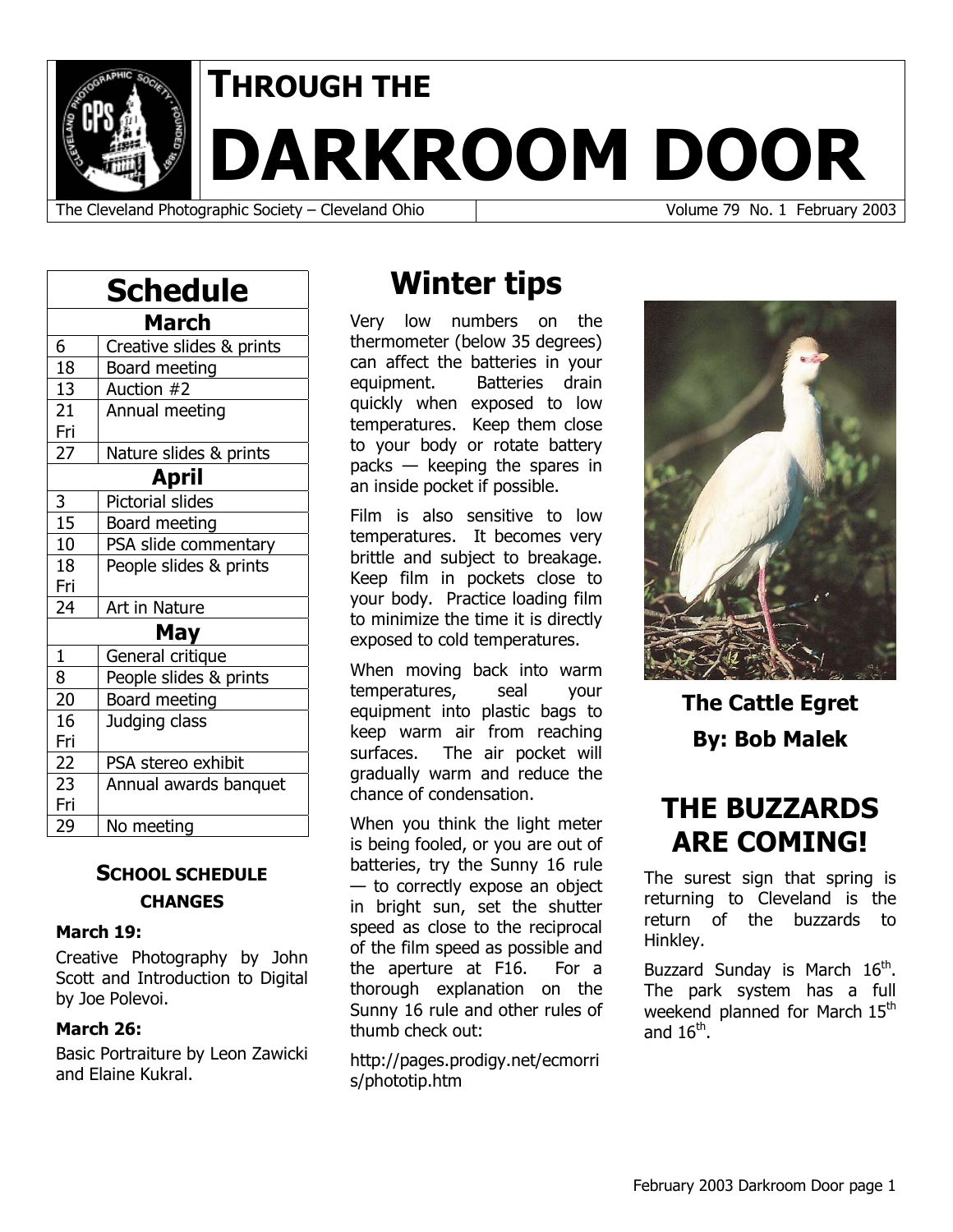### **Through the DARKROOM DOOR is the official publication of the Cleveland Photographic Society;**

| <b>CLUBROOMS AT:</b>           | <b>1549 Superior Ave</b><br><b>Cleveland OH 44114</b>            |                |
|--------------------------------|------------------------------------------------------------------|----------------|
| <b>MAILING ADDRESS:</b>        | <b>CPS</b><br><b>PO Box 26104</b><br><b>Fairview Pk OH 44126</b> |                |
| <b>PHONE:</b>                  | (216) 781-1533                                                   |                |
| <b>WEBSITE:</b>                | www.clevelandphoto.org                                           |                |
| <b>PRESIDENT:</b>              | <b>Bert Klein</b>                                                | (216) 941-9485 |
| <b>VICE PRESIDENT</b>          | <b>Vic Evcic</b>                                                 | (216) 941-6442 |
| <b>SECRETARY:</b>              | <b>Suzanne Cooper</b>                                            | (216) 464-8109 |
| <b>TREASURER:</b>              | <b>Bob Malek</b>                                                 | (440) 734-9088 |
| <b>WEBMASTER</b>               | Joe Kunzman                                                      | (440) 354-5356 |
| <b>EDITOR:</b>                 | <b>Marie Kunzman</b>                                             | (440) 354-5356 |
| <b>DEADLINE FOR NEXT ISSUE</b> | $18^{\text{th}}$ of the month                                    |                |



**By: Marva Miller** 



**By: Terri Simmons** 

## **From the President:**

There are several items that I will be addressing in this issue that are very important to me and to the club. The first is we need a new president for next year. I have now carried the reins for three (3) year and it has taken its toll on my time both personally, from my business, and my professional engineering. I have taken on responsibility for the Fundamentals School as well; I plan to continue to teach. I may try to be the program chairman. I cannot do them all.

The other officers have agreed to continue for another year so whoever takes on the responsibility will have experienced persons as mentors.

This past year, I have see my photo business die and now I have to put it to rest. I'm not sure how much is involved so I cannot take on any additional commitments.

The direction of the club seems to be only running on two cylinders instead of on eight. There are many good individuals that are working to better the club but we need someone that will give it new vigor or maybe a little Viagra.

The photo world is coming into the digital age. Many things are done with 0 and 1 the binary code. The club is moving in the digital direction. We can keep up and still maintain a respect for the silver halide world that we all grew up in and it should be preserved.

We have been a very competition oriented group but for three years we have not done very well in the interclub competition with Lakewood Photographic Society. I am sure that some of the problem was the schedule change requested by Lakewood that resulted in two things happening on the same evening. We did not do well in getting experienced judges, as we only found out that judges had not been contacted soon enough to get commitments a week before the competition. The three people did a worthy job under the circumstances.

### **COPYRIGHT DEFENSE WEEK – MARCH 9-15**

Check out: www.copyrightdefense.com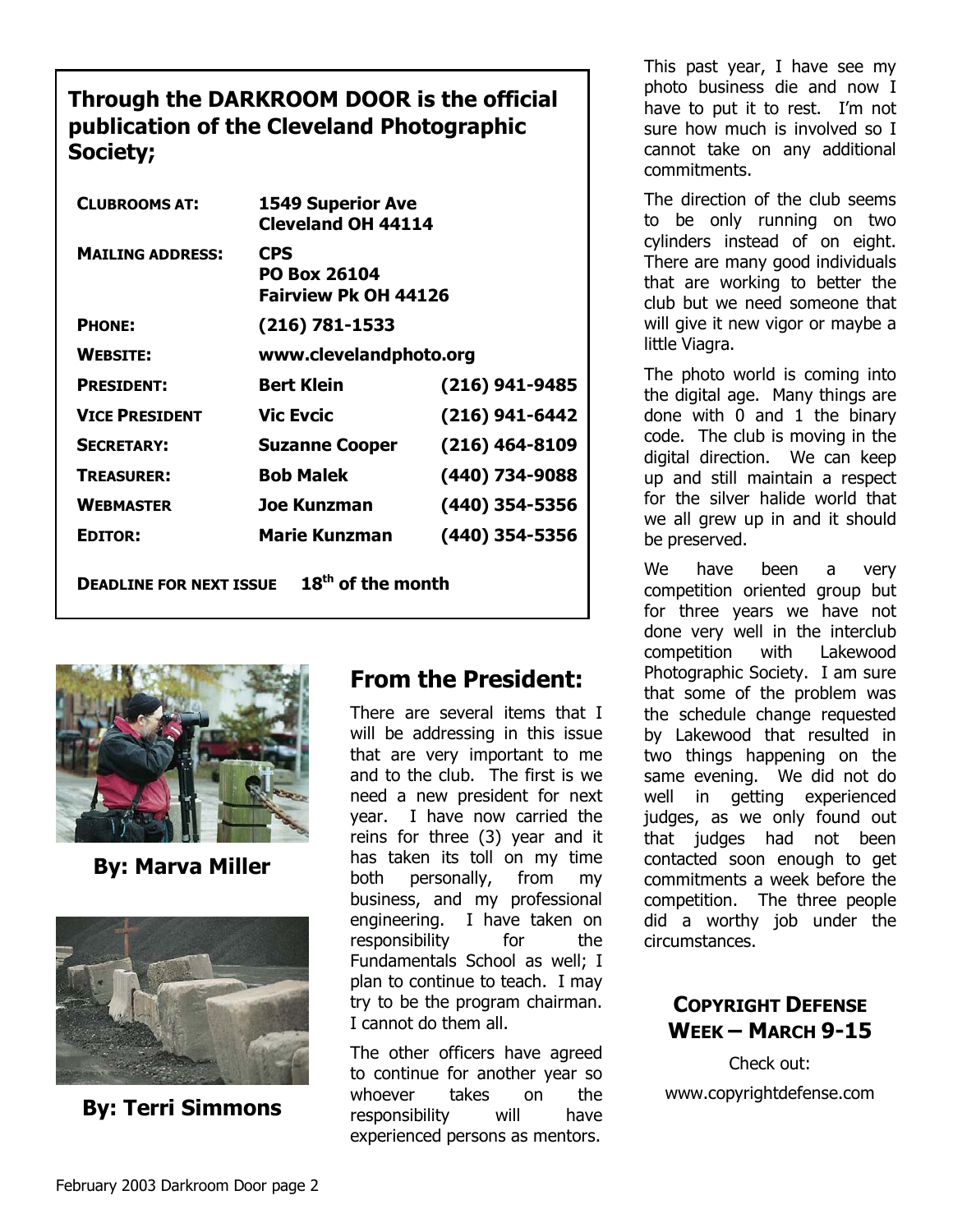## **COMPETITION RESULTS AND STANDINGS**

**Accumulated Points** 

### **Nature Slides General – Class A**  Bob Stone 20 Bill Gance 12 Ron Wilson 11 Maria Kaiser 10 Jim Kunkel 8 Joe Polevoi 7 Ed Rynes 5 Gerry Juskenas 3 **General – Class B**  Jim Frier 14 Russell Purnell 14 Bing Wang 9 Ken Kukral 9 **Zoology – Class A**  Jim Kunkel 17 Bill Gance 14 Elaine Kukral 12 Ron Wilson 9 Bob Malek 8 Ed Rynes 7 Maria Kaiser 6 **Zoology – Class B**  Ken Kukral 9 Jim Frier 5 Mathew Dunn 5 Geoff Powers 4 **Nature Prints B & W maker made Zoology – Class A**  Jim Kunkel 5

| <b>Color maker made</b><br><b>General – Class A</b> |    |
|-----------------------------------------------------|----|
| Jim Kunkel                                          | 10 |

| <b>Nature Prints con't</b>                                                                                                                                                                                                                     |                                                             |
|------------------------------------------------------------------------------------------------------------------------------------------------------------------------------------------------------------------------------------------------|-------------------------------------------------------------|
| <b>Color maker made</b>                                                                                                                                                                                                                        |                                                             |
| <b>General - Class B</b>                                                                                                                                                                                                                       |                                                             |
| Joe Kunzman                                                                                                                                                                                                                                    | 10                                                          |
| Marie Kunzman                                                                                                                                                                                                                                  | 5                                                           |
| <b>Geoff Powers</b>                                                                                                                                                                                                                            | 4                                                           |
|                                                                                                                                                                                                                                                |                                                             |
| <b>Color maker made</b>                                                                                                                                                                                                                        |                                                             |
| Zoology – Class A                                                                                                                                                                                                                              |                                                             |
| <b>Ed Rynes</b>                                                                                                                                                                                                                                | 10                                                          |
| Jim Kunkel                                                                                                                                                                                                                                     | 5                                                           |
|                                                                                                                                                                                                                                                |                                                             |
| <b>Color maker made</b>                                                                                                                                                                                                                        |                                                             |
| Zoology - Class B                                                                                                                                                                                                                              |                                                             |
|                                                                                                                                                                                                                                                |                                                             |
|                                                                                                                                                                                                                                                |                                                             |
|                                                                                                                                                                                                                                                |                                                             |
|                                                                                                                                                                                                                                                |                                                             |
|                                                                                                                                                                                                                                                |                                                             |
|                                                                                                                                                                                                                                                |                                                             |
|                                                                                                                                                                                                                                                |                                                             |
|                                                                                                                                                                                                                                                |                                                             |
|                                                                                                                                                                                                                                                |                                                             |
|                                                                                                                                                                                                                                                |                                                             |
|                                                                                                                                                                                                                                                |                                                             |
|                                                                                                                                                                                                                                                |                                                             |
|                                                                                                                                                                                                                                                |                                                             |
| <b>Pictorial Slides</b>                                                                                                                                                                                                                        |                                                             |
| Class A                                                                                                                                                                                                                                        |                                                             |
| Joe Brilla                                                                                                                                                                                                                                     | 17                                                          |
| Gerry Juskenas                                                                                                                                                                                                                                 |                                                             |
| Ed Rynes                                                                                                                                                                                                                                       | 12                                                          |
| <b>Ron Wilson</b>                                                                                                                                                                                                                              | 12                                                          |
| <b>Bob Stone</b>                                                                                                                                                                                                                               | 12                                                          |
| Maria Kaiser                                                                                                                                                                                                                                   | 9                                                           |
| <b>Bill Gance</b>                                                                                                                                                                                                                              |                                                             |
| Joe Polevoi                                                                                                                                                                                                                                    |                                                             |
|                                                                                                                                                                                                                                                |                                                             |
| Jim Kunkel                                                                                                                                                                                                                                     |                                                             |
|                                                                                                                                                                                                                                                |                                                             |
|                                                                                                                                                                                                                                                | 4                                                           |
| <b>Bob Malek</b><br><b>Commercial</b><br>General<br><b>Bob Stone</b><br><b>Elaine Kukral</b><br><b>Commercial</b><br>Zoology<br><b>Vic Evcic</b><br><b>Bob Stone</b><br>Derek Hunter<br>Susan Swope<br>Elaine Kukral<br><b>Paul Mathiellis</b> | 14<br>15<br>4<br>9<br>9<br>5<br>12<br>5<br>5<br>5<br>5<br>4 |

Fred Reingold 3

## **Pictorial Slides con't**

| Class B                |    |
|------------------------|----|
| Jim Frier              | 12 |
| Ken Kukral             | 12 |
| Diane Funk             | 9  |
| <b>Russell Purnell</b> | 8  |
| Steve Kleinman         | 5  |
| Kolman Rosenberg       | 5  |
| Bing Wang              | 5  |
| <b>Suzanne Cooper</b>  | 4  |
| <b>Bert Klein</b>      | 3  |

## **Pictorial Prints**

| <b>B &amp; W maker made</b><br><b>Class A</b> |    |
|-----------------------------------------------|----|
| Ed Rynes                                      | 15 |
| Jim Frier                                     | 5  |
|                                               |    |

| <b>B &amp; W maker made</b> |    |
|-----------------------------|----|
| <b>Class B</b>              |    |
| Kolman Rosenberg            | 10 |
|                             |    |

| Color maker made<br><b>Class A</b> |   |
|------------------------------------|---|
| Jim Kunkel                         | q |
| Ed Rynes                           |   |

| <b>Color maker made</b><br><b>Class B</b> |    |
|-------------------------------------------|----|
| John Armonas                              | 5  |
|                                           |    |
| <b>Commercial</b>                         |    |
| Elaine Kukral                             | 10 |
| <b>Bob Stone</b>                          | 8  |
| Jim Frier                                 | 5  |
| <b>Bill Gance</b>                         | 5  |
| <b>Paul Mathiellis</b>                    | 5  |
| Diane Funk                                |    |